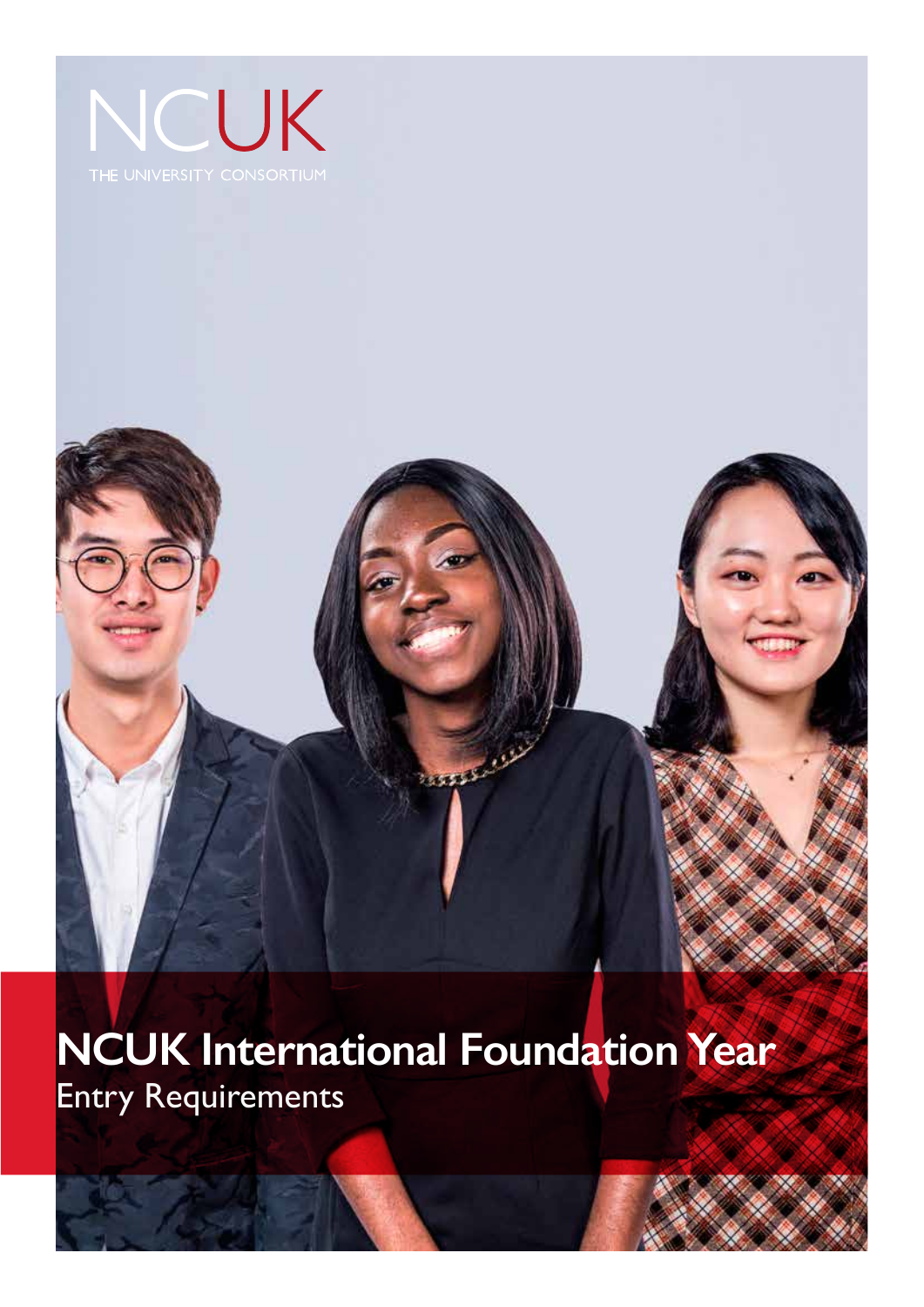

This guide details the entry requirements for students applying to the NCUK International Foundation Year (IFY).

Applicants must normally be 17 years at the start of the IFY.

The entry requirements for a number of countries and qualifications are given below. Where a qualification does not appear in the list below, or the student is marginally below the stated requirements, please email the student details to NCUK's Non-Standard Entry email address (nse@ncuk.ac.uk) for a decision on entry.

| Country        | Qualification                                                                           | <b>International Foundation Year</b><br><b>Entry Requirement</b>                                                                                                                                                                              |  |  |  |
|----------------|-----------------------------------------------------------------------------------------|-----------------------------------------------------------------------------------------------------------------------------------------------------------------------------------------------------------------------------------------------|--|--|--|
| All            | GCSE/IGCSE                                                                              | Pre-2017 = Successful completion of 5 modules with grades of CCCCC<br>(to normally include Maths and English).<br>Post-2017 = Successful completion of 5 modules with grades of 4 or above<br>(to normally include Maths and English).        |  |  |  |
| All            | A Level                                                                                 | One E Grade from a UK A-Level board.                                                                                                                                                                                                          |  |  |  |
| All            | AS Level                                                                                | 2 E Grades from a UK A-Level board.                                                                                                                                                                                                           |  |  |  |
| All            | International<br>Baccalaureate                                                          | Successful completion with a minimum of 22 points.                                                                                                                                                                                            |  |  |  |
| All            | International Baccalaureate<br>Middle Years Programme<br>(MYP)                          | Successful completion with a total of 34 points or more, with a grade of 5 or more<br>in both Maths and English. Students must have completed eAssessment. Students<br>entering the IFY via this route may have limited progression outcomes. |  |  |  |
| Albania        | Matura                                                                                  | Successful completion with grades of 6/10 in all relevant subjects.                                                                                                                                                                           |  |  |  |
| Algeria        | Baccalauréat                                                                            | Successful completion with an average mark of 10/20 (with a grade of 10 or<br>more in Maths).                                                                                                                                                 |  |  |  |
| Angola         | Habilitacao Literarias                                                                  | Successful completion with marks of 12/20 or better in all relevant subjects.                                                                                                                                                                 |  |  |  |
| Argentina      | Titulo de Bachiller<br>(Bachillerato)                                                   | Successful completion with grades of 6 or better in at least four modules.                                                                                                                                                                    |  |  |  |
| Armenia        | Certificate of Complete<br>Secondary Education                                          | Successful completion with grades of 8/20 or better in all relevant subjects.                                                                                                                                                                 |  |  |  |
| Australia      | Year 11                                                                                 | Successful completion with an average grade of 70%.                                                                                                                                                                                           |  |  |  |
| Azerbaijan     | Certificate of Complete<br>Secondary Education                                          | Successful completion with grades of 3 or better in relevant subjects.                                                                                                                                                                        |  |  |  |
| <b>Bahrain</b> | General Secondary<br><b>Education Certificate</b><br>(Shahadat Al-Thanawaya<br>Al-Aama) | Successful completion with an average of 60% or more.                                                                                                                                                                                         |  |  |  |
| Bangladesh     | Higher Secondary<br>Certificate (HSC)                                                   | Successful completion with an overall average of 50%.                                                                                                                                                                                         |  |  |  |
| <b>Belarus</b> | Certificate of General<br>Secondary Education                                           | Successful completion with grades of 3 or better in all relevant subjects.                                                                                                                                                                    |  |  |  |
| <b>Benin</b>   | Baccalauréat                                                                            | Successful completion with an average of 10/20 or more.                                                                                                                                                                                       |  |  |  |
| Bermuda        | Bermuda School Diploma                                                                  | Successful completion with a GPA of 2.00 or higher.                                                                                                                                                                                           |  |  |  |
| <b>Bolivia</b> | Diploma de Bachiller<br>Cientifico-Humanistico                                          | Successful completion with an average of 50% or above.                                                                                                                                                                                        |  |  |  |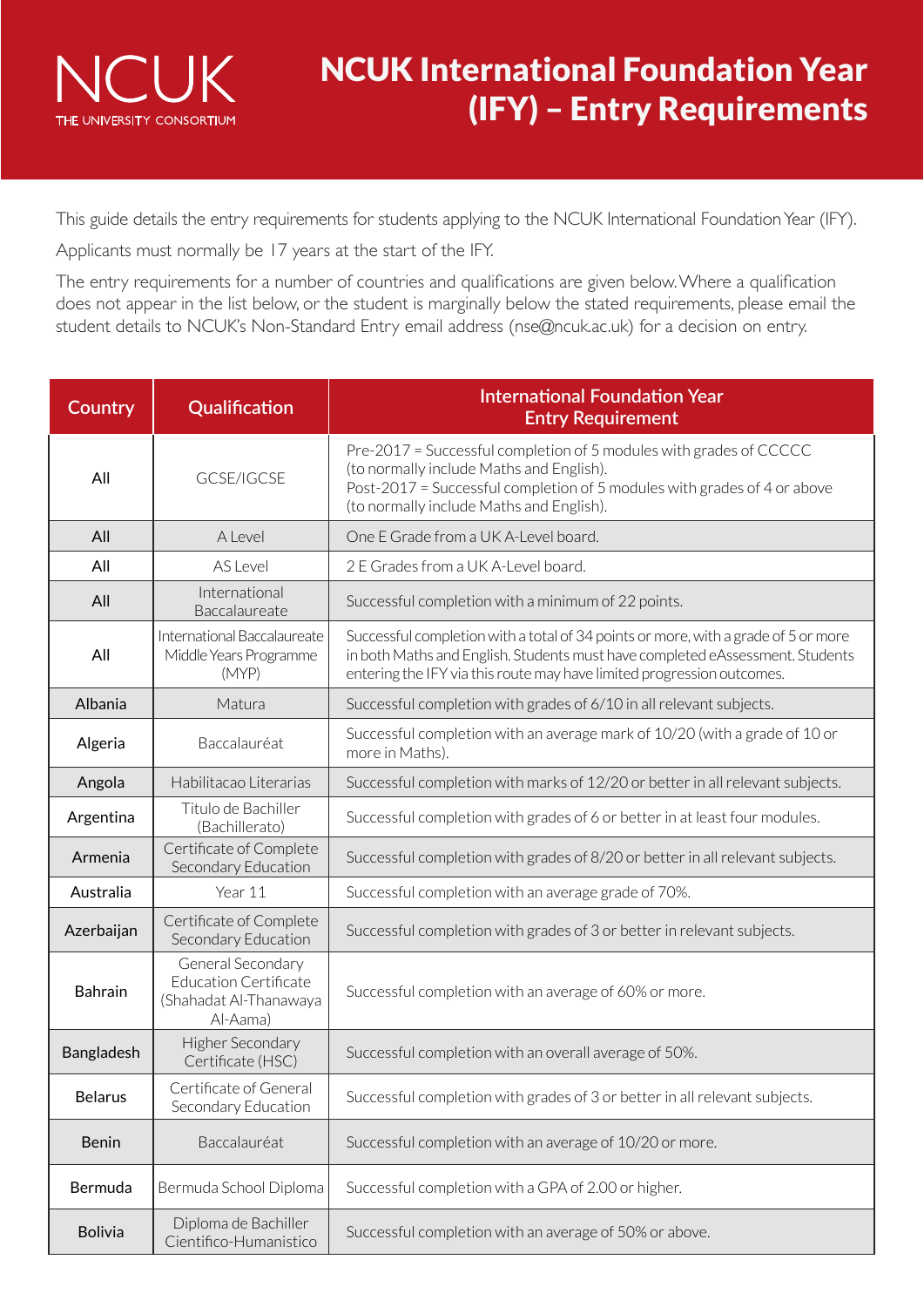

| Country         | Qualification                                                                           | <b>International Foundation Year</b><br><b>Entry Requirement</b>                                                            |  |  |  |
|-----------------|-----------------------------------------------------------------------------------------|-----------------------------------------------------------------------------------------------------------------------------|--|--|--|
| <b>Botswana</b> | Botswana General<br>Certificate of Secondary<br><b>Education Examination</b><br>(BGCSE) | Successful completion of 5 modules with grades of CCCCC<br>(to normally include Maths and English)                          |  |  |  |
| <b>Botswana</b> | Cambridge Overseas<br>School Certificate                                                | Successful completion with grades of 6 or better in all relevant modules.                                                   |  |  |  |
| <b>Brazil</b>   | Certificado de Conclusao<br>de Segundo Grau                                             | Successful completion with grades of 5 or better in all relevant subjects.                                                  |  |  |  |
| <b>Brazil</b>   | Certificado de Ensino<br>Medio                                                          | Successful completion with grades of 5 or better in all relevant subjects.                                                  |  |  |  |
| <b>Brunei</b>   | O Levels                                                                                | Successful completion of 5 modules with grades of C6 or better<br>(to normally include Maths and English)                   |  |  |  |
| Burundi         | Diplome des Humanites<br>Completes                                                      | Successful completion with a grade of 50% or more in all modules.                                                           |  |  |  |
| Cambodia        | Diploma of Upper<br>Secondary Education                                                 | Successful completion with marks of 70% or more (grade B) in relevant<br>subjects.                                          |  |  |  |
| Cameroon        | Baccalaureat                                                                            | Successful completion with an average of 10/20 or more.                                                                     |  |  |  |
| Canada          | Alberta - General High<br>School Diploma                                                | Successful completion with an average of at least 65 per cent in five acceptable<br>grade 12 courses.                       |  |  |  |
| Canada          | British Columbia - Senior<br>Secondary Graduation<br>Diploma                            | Successful completion with at least five B grades must be awarded in<br>acceptable grade 12 courses.                        |  |  |  |
| Canada          | Manitoba-High School<br><b>Graduation Diploma</b>                                       | Successful completion with at least five credits at grade 12 in G, F, S or<br>A courses.                                    |  |  |  |
| Canada          | New Brunswick - High<br><b>School Graduation</b><br>Diploma                             | Successful completion with an average of at least 65 per cent in five acceptable<br>subjects.                               |  |  |  |
| Canada          | Newfoundland and<br>Labrador - General High<br>School Diploma                           | Successful completion with a mark of 65% in at least five acceptable subjects at<br>grade 12.                               |  |  |  |
| Canada          | Northwestern Territories<br>- General High School<br>Diploma                            | Successful completion with an average of at least 65% in five acceptable grade<br>12 courses.                               |  |  |  |
| Canada          | Nova Scotia - High<br>School Completion<br>Certificate                                  | Successful completion with an average of 65% in at least five acceptable<br>subjects at level 4 or 5.                       |  |  |  |
| Canada          | Nunavut - High School<br><b>Graduation Diploma</b>                                      | Successful completion with an average of at least 50%.                                                                      |  |  |  |
| Canada          | Ontario - Ontario<br>Secondary School<br>Diploma                                        | Successful completion (if awarded at advanced level) with six Grade 12 U, U/C<br>or M courses including grade 12 U English. |  |  |  |
| Canada          | Prince Edward Island<br>- General High School<br>Diploma                                | Successful completion with an average of at least 65% in five acceptable grade<br>12 courses.                               |  |  |  |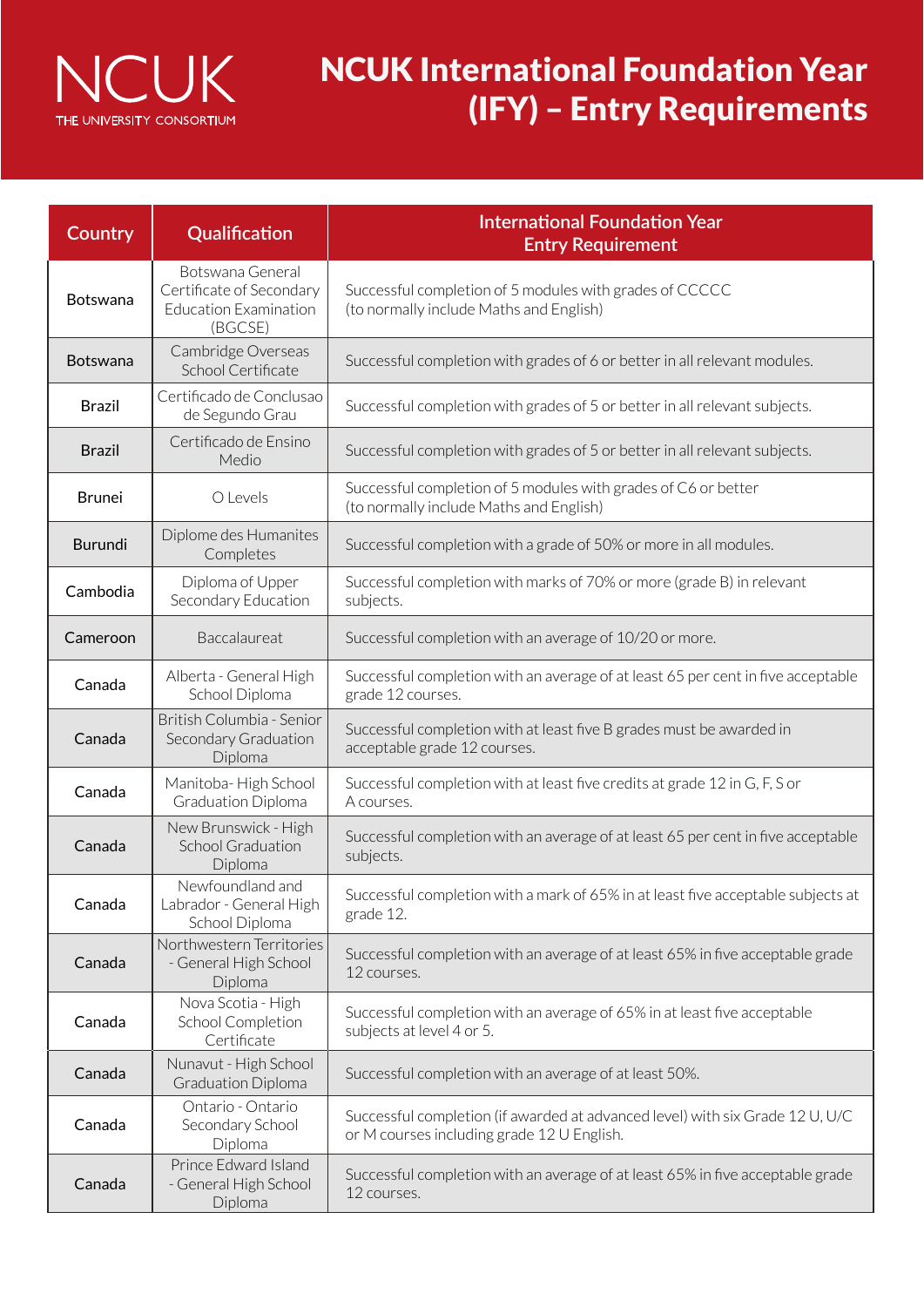

| Country  | Qualification                                                               | <b>International Foundation Year</b><br><b>Entry Requirement</b>                                                                                                                                                                                                        |  |  |  |  |
|----------|-----------------------------------------------------------------------------|-------------------------------------------------------------------------------------------------------------------------------------------------------------------------------------------------------------------------------------------------------------------------|--|--|--|--|
| Canada   | Quebec - Diplôme<br>d'Études Secondaires                                    | Successful completion with a mark of 60% in all relevant subjects.                                                                                                                                                                                                      |  |  |  |  |
| Canada   | Saskatchewan - Secondary<br>School Diploma                                  | Successful completion with at least a 65% grade average in five acceptable<br>subjects.                                                                                                                                                                                 |  |  |  |  |
| Canada   | Yukon - Senior Secondary<br>Graduation Diploma                              | Successful completion with at least five B grades in acceptable grade<br>12 courses.                                                                                                                                                                                    |  |  |  |  |
| Chile    | Licencia de Educacion<br>Media /<br>Tecnico-Professional                    | Successful completion with an average of 4 in relevant subjects.                                                                                                                                                                                                        |  |  |  |  |
| China    | Year 12/Gao Kao                                                             | The 12 years of school education should include senior middle school year three with<br>passes at acceptable grades (70% and above) in all relevant subjects of the Gao Kao.<br>Passes in Chinese Language and Chinese Politics are not essential for entry to the IFY. |  |  |  |  |
| China    | Year 11                                                                     | Students who have completed 11 years of school education including completion of<br>Year 11 and have achieved an average of 70% or above may enter the IFY. Passes in<br>Chinese Language and Chinese Politics are not essential for entry to the IFY.                  |  |  |  |  |
| Colombia | Bachiller Academico                                                         | Successful completion with a Pass grade in all relevant subjects.                                                                                                                                                                                                       |  |  |  |  |
| Cyprus   | <b>Upper Secondary School</b><br>Leaving Certificate                        | Successful completion with an average grade of 10/20 (including a grade of 10<br>or more in Maths).                                                                                                                                                                     |  |  |  |  |
| Ecuador  | Titulo de Bachiller en<br>Ciencias (Bachillerato)                           | Successful completion with a Year 12 average grade of at least 7/10.                                                                                                                                                                                                    |  |  |  |  |
| Egypt    | Certificate of General<br>Secondary Education                               | Successful completion with an overall average of 50% or more.                                                                                                                                                                                                           |  |  |  |  |
| Eritrea  | Secondary Education<br>Certificate                                          | Successful completion of 5 modules with grades of CCCCC (to normally include<br>Maths and English).                                                                                                                                                                     |  |  |  |  |
| Ethiopia | Ethiopian University<br><b>Entrance Examination</b><br>Certificate          | Successful completion with an average of 60% or more (with 50% or more in<br>Maths).                                                                                                                                                                                    |  |  |  |  |
| France   | Diplôme du Baccalauréat<br>Général                                          | Successful completion with an average of 10/20 or more.                                                                                                                                                                                                                 |  |  |  |  |
| Gambia   | West African Senior<br>School Certificate                                   | Successful completion of West African Senior School Certificate with grades of<br>C6 or better in at least five modules including English and Maths.                                                                                                                    |  |  |  |  |
| Georgia  | Secondary School Leaving<br>Certificate (Sashualo<br>Ganatlebis Atestasi)   | Successful completion with an average grade of 5/10 (with a grade of 5 or more<br>in Maths).                                                                                                                                                                            |  |  |  |  |
| Ghana    | West African Senior<br>School Certificate<br>Examination                    | Successful completion of West African Senior School Certificate with grades of<br>C6 or better in at least five modules including English and Maths.                                                                                                                    |  |  |  |  |
| Guyana   | Caribbean Examinations<br>Council Secondary<br><b>Education Certificate</b> | Successful completion with grades greater than 3 in all relevant subjects.                                                                                                                                                                                              |  |  |  |  |
| Guyana   | Caribbean Advanced<br>Proficiency Examination                               | Successful completion of Caribbean Advanced Proficiency Examination with<br>passes in at least two single unit subjects.                                                                                                                                                |  |  |  |  |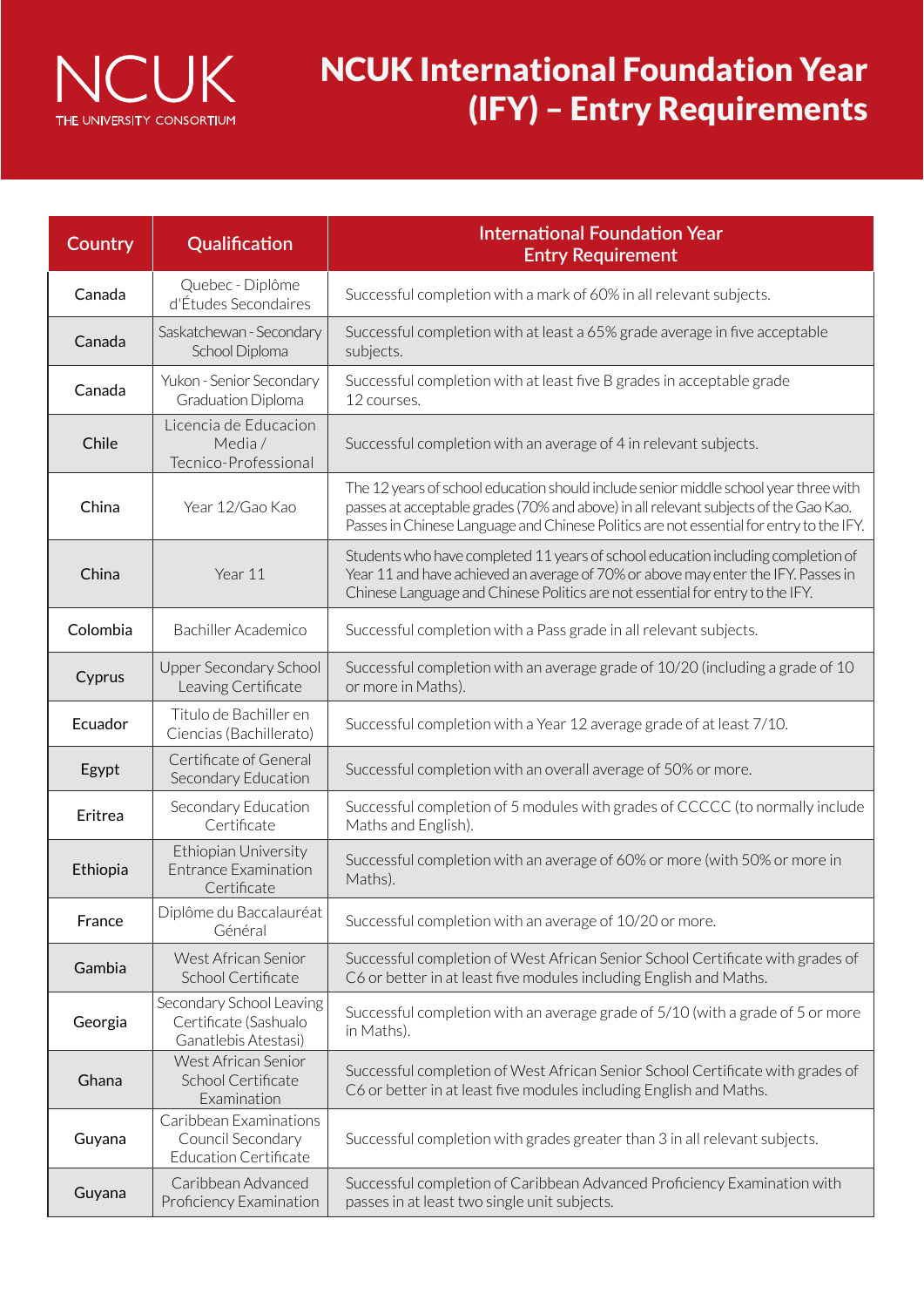

| Country    | Qualification                                                                               | <b>International Foundation Year</b><br><b>Entry Requirement</b>                                                                                                                                    |  |  |  |
|------------|---------------------------------------------------------------------------------------------|-----------------------------------------------------------------------------------------------------------------------------------------------------------------------------------------------------|--|--|--|
| Hong Kong  | Hong Kong Diploma of<br>Secondary Education<br>(HKDSE)                                      | Minimum grades of 3,2,2 in relevant subjects (Liberal Studies may be included<br>in these grades).                                                                                                  |  |  |  |
| Hong Kong  | Form 5 / Year 11                                                                            | Successful completion of Form 5 / Year 11 with an average of 60%. Students<br>entering with this qualification may have limited progression outcomes.                                               |  |  |  |
| Hungary    | Secondary Education<br><b>Graduation Certificate</b><br>(Érettségi Bizonyítvány/<br>Matura) | Successful completion with an average grade of 2/5 (with a grade of 2 or more<br>in Maths).                                                                                                         |  |  |  |
| India      | Higher Secondary<br>Certificate / Standard 12                                               | Successful completion with average of 50% (including at least 50% in Maths).                                                                                                                        |  |  |  |
| India      | Year 11                                                                                     | Successful completion of Year 11 with an average of 75% (students wishing to<br>study IFY Science or Engineering must have a minimum of 75% in Maths).                                              |  |  |  |
| Indonesia  | Surat Tanda Tamat<br>Belajar Sekolah<br>Menengah Umum<br>Tingkat Atas - SMA 3               | Successful completion with an average grade of 60% or better<br>(including English and Maths).                                                                                                      |  |  |  |
| Indonesia  | Surat Tanda Tamat<br>Belajar Sekolah<br>Menengah Umum<br>Tingkat Atas - SMA 2               | Successful completion of SMA 2 with an average grade of 70% or better<br>(including English and Maths).                                                                                             |  |  |  |
| Iran       | High School Diploma                                                                         | Successful completion with a grade of 10 or more in at least four modules.                                                                                                                          |  |  |  |
| Iraq       | Certificate of Preparatory<br>Education / Sixth Form<br>Baccalaureat                        | Successful completion with marks of over 50% in relevant subjects.                                                                                                                                  |  |  |  |
| Italy      | Diploma di Esame di<br>Stato                                                                | Successful completion with an average grade of 6/10.                                                                                                                                                |  |  |  |
| Japan      | Kotogakko Year 3                                                                            | Successful completion with an average of 2/5 across all modules.                                                                                                                                    |  |  |  |
| Japan      | Kotogakko Year 2                                                                            | Successful completion of Year 2 of Upper Secondary School with good results<br>(average of 3/5 across all modules). These students should be submitted as<br>non-standard entry for review by NCUK. |  |  |  |
| Jordan     | Certificate of General<br>Secondary Education<br>(Tawjihi)                                  | Successful completion with an average mark of 50%.                                                                                                                                                  |  |  |  |
| Kazakhstan | Certificate of Completed<br>Secondary Education/<br>Attesat                                 | Successful completion with an average grade of 3/5 or more.                                                                                                                                         |  |  |  |
| Kenya      | Kenya Certificate of<br>Secondary Education<br>(KCSE)                                       | Successful completion of 5 modules with grades of CCCCC<br>(to normally include Maths and English).                                                                                                 |  |  |  |
| Kuwait     | Shahadat Al-Thanawaya<br>Al-Aama                                                            | Successful completion an average grade of 60% or better.                                                                                                                                            |  |  |  |
| Kyrgyzstan | Certificate of Completed<br>Secondary Education                                             | Successful completion with an average grade of 3/5 or better.                                                                                                                                       |  |  |  |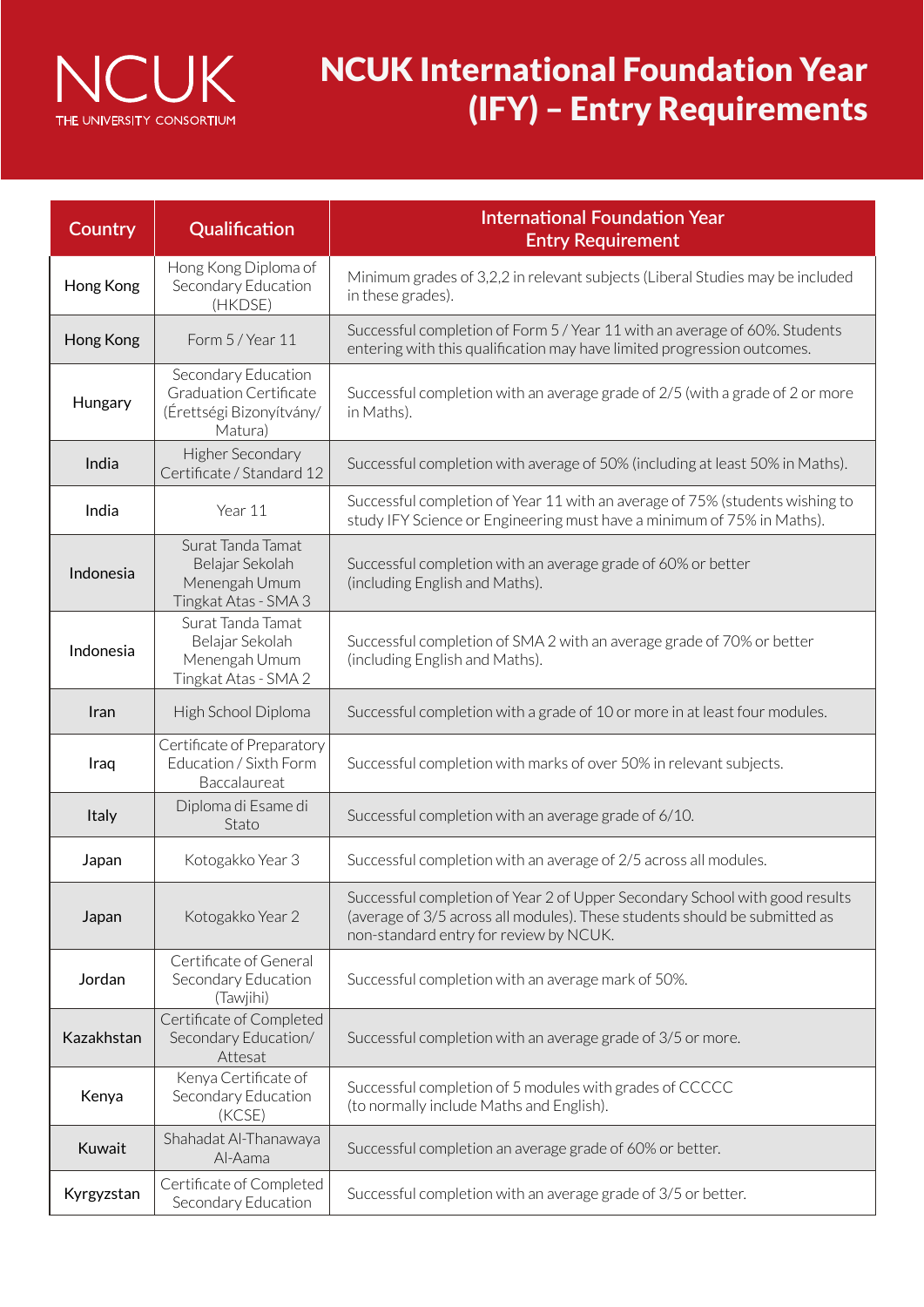

| Country    | Qualification                                                            | <b>International Foundation Year</b><br><b>Entry Requirement</b>                                                                                                                                                                               |  |  |  |
|------------|--------------------------------------------------------------------------|------------------------------------------------------------------------------------------------------------------------------------------------------------------------------------------------------------------------------------------------|--|--|--|
| Kyrgyzstan | Certificate of Technical &<br>Professional Education                     | Successful completion with an average grade of 3/5 or better.                                                                                                                                                                                  |  |  |  |
| Laos       | Upper Secondary School<br>Diploma                                        | Successful completion with an average of 5/10 or better.                                                                                                                                                                                       |  |  |  |
| Lebanon    | General Secondary<br>Certificate                                         | Successful completion with an overall Pass grade.                                                                                                                                                                                              |  |  |  |
| Lebanon    | Baccalaureat Technique                                                   | Successful completion of Baccalaureat Technique with grades of 10 or better in<br>all relevant subjects.                                                                                                                                       |  |  |  |
| Lesotho    | Lesotho General<br>Certificate of Secondary<br>Education (LGCSE)         | Successful completion of 5 modules with grades of CCCCC<br>(to normally include Maths and English).                                                                                                                                            |  |  |  |
| Libya      | Secondary School<br>Certificate                                          | Successful completion an average mark of 50% overall.                                                                                                                                                                                          |  |  |  |
| Lithuania  | Secondary School<br>Leaving Certificate<br>(Brandos Atestatas)           | Successful completion with an average grade of 6/10.                                                                                                                                                                                           |  |  |  |
| Malawi     | Malawi School<br>Certificate of Education                                | Successful completion of Malawi School Certificate of Education with grades of<br>6 or better in all relevant subjects.                                                                                                                        |  |  |  |
| Malawi     | School Certificate of<br>Education                                       | Successful completion with grades of 6 or better in at least 5 subjects<br>(to normally include Maths and English).                                                                                                                            |  |  |  |
| Malaysia   | Malaysia Certificate of<br>Education (Sijil Pelajaran<br>Malaysia - SPM) | Successful completion of 5 modules with grades of CCCCC (to normally include<br>Maths and English). Students entering via this route will have limited progression<br>opportunities and should therefore be submitted as a Non-Standard Entry. |  |  |  |
| Malaysia   | Unified Exam Certificate<br>(UEC)                                        | Successful completion with 5 subjects at grade C or better<br>(to normally include Maths and English).                                                                                                                                         |  |  |  |
| Mali       | Baccalauréat                                                             | Successful completion with an overall average of 12/20 or more.                                                                                                                                                                                |  |  |  |
| Mauritania | Baccalauréat                                                             | Successful completion with an overall average of 12/20 or more.                                                                                                                                                                                |  |  |  |
| Mauritius  | General Certificate of<br><b>Education Ordinary</b><br>Level             | Successful completion of 5 modules with grades of CCCCC (to normally include<br>Maths and English).                                                                                                                                            |  |  |  |
| Mexico     | Bachillerato General                                                     | Successful completion with grades of 6 (60%) or better in at least 4 modules.                                                                                                                                                                  |  |  |  |
| Moldova    | Diploma de Bacalaureat<br>(Baccalaureate Diploma)                        | Successful completion with an average mark of 5/10 or more.                                                                                                                                                                                    |  |  |  |
| Mongolia   | Certificate of Complete<br>Secondary Education                           | Successful completion with an average mark of 60% or more.                                                                                                                                                                                     |  |  |  |
| Morocco    | Diplome du Baccalaureat                                                  | Successful completion an average grade of 10/20 or better.                                                                                                                                                                                     |  |  |  |
| Mozambique | Certificado de<br>Habilitações Literarias                                | Successful completion with an overall average of 12/20 or better.                                                                                                                                                                              |  |  |  |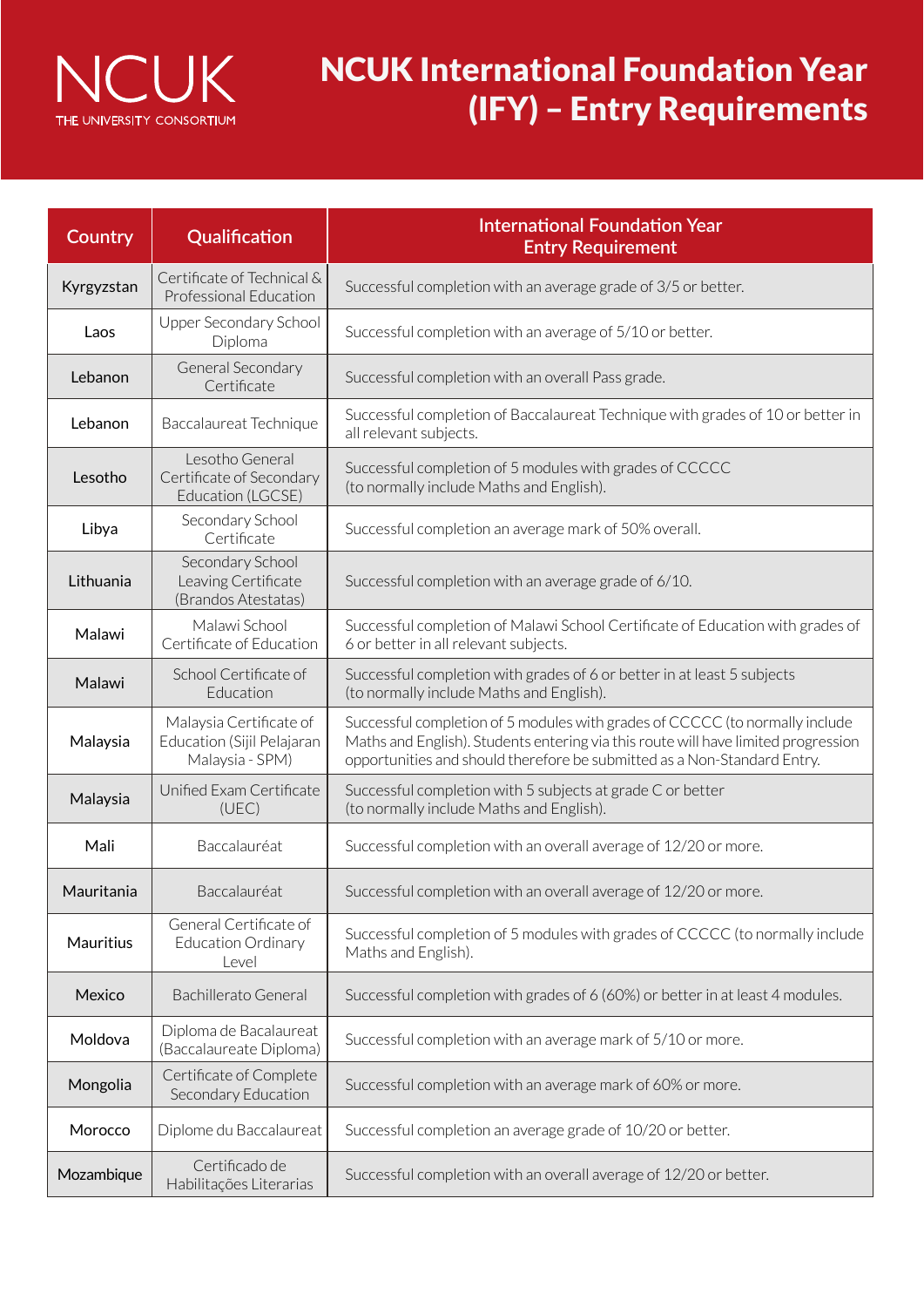

| Country      | Qualification                                                                           | <b>International Foundation Year</b><br><b>Entry Requirement</b>                                          |  |  |  |
|--------------|-----------------------------------------------------------------------------------------|-----------------------------------------------------------------------------------------------------------|--|--|--|
| Myanmar      | <b>Basic Education Standard</b><br>Examination/<br>Matriculation                        | Successful completion with Pass grades (over 60%) in at least four modules.                               |  |  |  |
| Namibia      | Namibia Senior<br>Secondary Certificate<br>(Ordinary Level)                             | Successful completion of 5 modules with grades of CCCCC (to normally include<br>Maths and English).       |  |  |  |
| Nepal        | Higher Secondary<br><b>Education Certificate</b>                                        | Successful completion with an overall Pass grade.                                                         |  |  |  |
| Nigeria      | West African Senior<br>School Certificate                                               | Successful completion of 5 modules with grades of C6 or better<br>(to normally include Maths and English) |  |  |  |
| Nigeria      | National Examinations<br>Council (NECO)                                                 | Successful completion of 5 modules with grades of C6 or better<br>(to normally include Maths and English) |  |  |  |
| Oman         | General Secondary<br><b>Education Certificate</b><br>(Shahadat Al-Thanawaya<br>Al-Aama) | Successful completion with grades of 80% (B+) or better in all relevant subjects.                         |  |  |  |
| Pakistan     | Intermediate / Higher<br>Secondary Certificate                                          | Successful completion with an average mark of 50% or better.                                              |  |  |  |
| Palestine    | General Secondary<br><b>Education Certificate</b><br>(Shahadat Al-Thanawaya<br>Al-Aama) | Successful completion with an overall average of 60% or more.                                             |  |  |  |
| Paraguay     | Titulo de Bachillerato                                                                  | Successful completion with grades of 4 or better in all subjects (1-10 grading<br>system).                |  |  |  |
| Peru         | Certificado de<br>Educacion Secundaria<br>Comun Completa                                | Successful completion with grades of 11 or better in all subjects.                                        |  |  |  |
| Philippines  | High School Diploma                                                                     | Successful completion of the Academic Track Diploma with an average of 85%<br>or more.                    |  |  |  |
| Qatar        | General Secondary<br><b>Education Certificate</b><br>(Shahadat Al-Thanawaya<br>Al-Aama) | Successful completion with an overall average of 50%<br>(with at least 50% in Maths).                     |  |  |  |
| Russia       | Certificate of<br>Secondary (Complete)<br>General Education (also<br>called Attestat)   | Successful completion of with grades of 3 or better in all relevant subjects.                             |  |  |  |
| Rwanda       | Diplome des Humanites<br>Completes                                                      | Successful completion with a pass grade in all modules.                                                   |  |  |  |
| Saudi Arabia | General Secondary<br><b>Education Certificate</b><br>(Tawjihiyya)                       | Successful completion with four passes (over 50%) in all relevant subjects.                               |  |  |  |
| Senegal      | Baccalaureat                                                                            | Successful completion with grades of 12 or better in all subjects.                                        |  |  |  |
| Sierra Leone | West African Senior<br>School Certificate                                               | Successful completion of 5 modules with grades of C6 or better<br>(to normally include Maths and English) |  |  |  |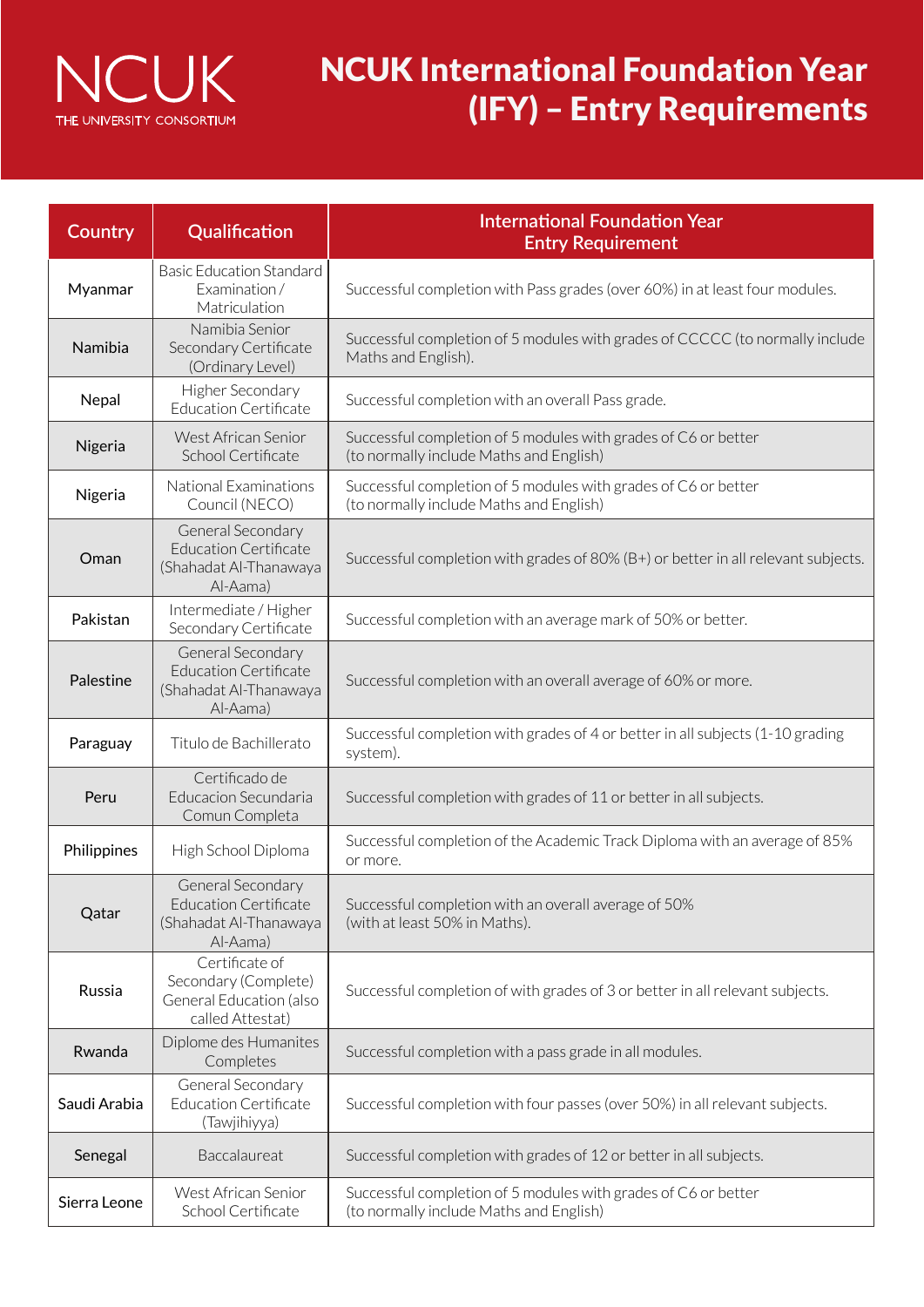

| Country      | Qualification                                                                     | <b>International Foundation Year</b><br><b>Entry Requirement</b>                                                                                                                                                                 |  |  |  |
|--------------|-----------------------------------------------------------------------------------|----------------------------------------------------------------------------------------------------------------------------------------------------------------------------------------------------------------------------------|--|--|--|
| Singapore    | Singapore / Cambridge<br><b>GCE O level</b>                                       | Successful completion of 5 modules with grades of CCCCC<br>(to normally include Maths and English)                                                                                                                               |  |  |  |
| Somalia      | Secondary School<br>Leaving Certificate                                           | Successful completion with grades of 60% or more in all subjects.                                                                                                                                                                |  |  |  |
| South Africa | National Senior School<br>Certificate                                             | Successful completion with at least five subjects at grade 3 or better.                                                                                                                                                          |  |  |  |
| South Korea  | High School Diploma                                                               | Successful completion with an average ranked grade of 1-6 across all subjects.<br>Such transcripts can be difficult to review effectively. If you are in any doubt<br>please send the student application to be reviewed as NSE. |  |  |  |
| Sri Lanka    | Sri Lankan O Levels                                                               | Successful completion of 5 modules with grades of CCCCC<br>(to normally include Maths and English)                                                                                                                               |  |  |  |
| Sudan        | Sudan School Certificate                                                          | Successful completion with marks of 50% (D) or better in all subjects.                                                                                                                                                           |  |  |  |
| Suriname     | <b>VWO Certificate</b>                                                            | Successful completion with grades of 6 or above in all relevant subjects.                                                                                                                                                        |  |  |  |
| Swaziland    | Cambridge Overseas<br>School Certificate<br>(COSC)                                | Successful completion with grades of 6 or better in all relevant subjects<br>(to include English and Maths).                                                                                                                     |  |  |  |
| Sweden       | Slutbetyg Frän<br>Gynasieskola (Upper<br>Secondary School<br>Leaving Certificate) | Successful completion with a grade D or better in all subjects.                                                                                                                                                                  |  |  |  |
| Taiwan       | Senior High School Year<br>2 (Year 11)                                            | Successful completion with an average mark of 70% or above.<br>Note that such students may have limited progression opportunities.                                                                                               |  |  |  |
| Taiwan       | Senior High School Year<br>3 (Year 12)                                            | Successful completion with an average mark of 60% or above.                                                                                                                                                                      |  |  |  |
| Tajikistan   | Certificate of Completed<br>Secondary Education                                   | Successful completion with grades of 3 or better in all subjects.                                                                                                                                                                |  |  |  |
| Tanzania     | Secondary School<br>Leaving Certificate                                           | Successful completion of 5 modules with grades of CCCCC<br>(to normally include Maths and English)                                                                                                                               |  |  |  |
| Thailand     | Certificate of Secondary<br>Education / MAW 6                                     | Successful completion of with an overall grade of 2 or better in all relevant<br>subjects.                                                                                                                                       |  |  |  |
| Thailand     | MAW <sub>5</sub>                                                                  | Successful completion with an overall grade of 2.5 or better in all relevant<br>subjects.                                                                                                                                        |  |  |  |
| Tunisia      | Baccalaureat                                                                      | Successful completion with an overall grade of 12 or better.                                                                                                                                                                     |  |  |  |
| Tunisia      | Brevet de Technicien<br>Professionel                                              | Successful completion with an overall grade of 12 or better.                                                                                                                                                                     |  |  |  |
| Tunisia      | Certificat d'Aptitude<br>Professionelle                                           | Successful completion with an overall grade of 12 or better.                                                                                                                                                                     |  |  |  |
| Tunisia      | Brevet de Technicien<br>Professionel                                              | Successful completion with an overall grade of 12 or better.                                                                                                                                                                     |  |  |  |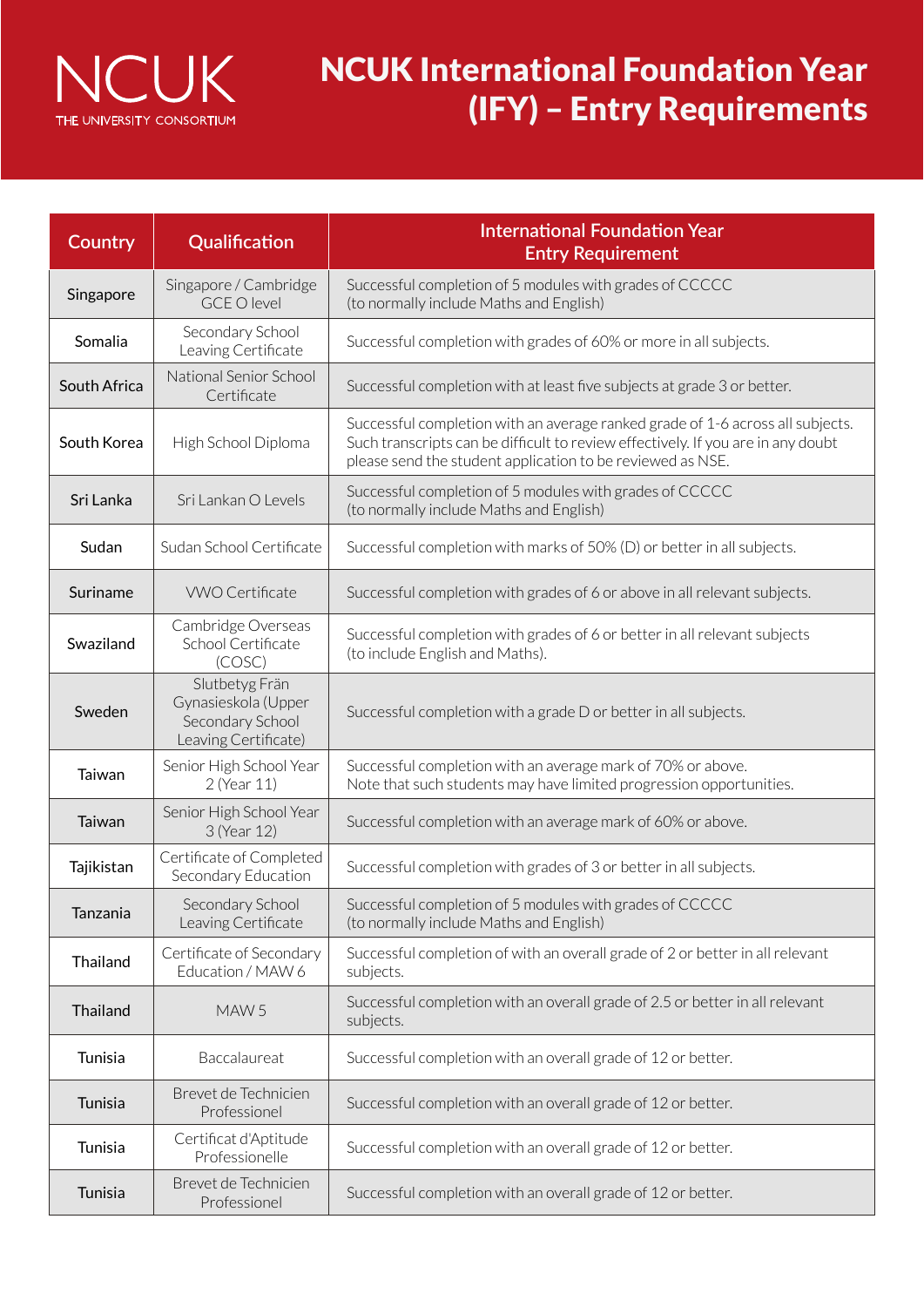

| Country                        | Qualification                                                                                          | <b>International Foundation Year</b><br><b>Entry Requirement</b>                                                                                                                                                                                                                                                                                                                                      |  |  |  |
|--------------------------------|--------------------------------------------------------------------------------------------------------|-------------------------------------------------------------------------------------------------------------------------------------------------------------------------------------------------------------------------------------------------------------------------------------------------------------------------------------------------------------------------------------------------------|--|--|--|
| Turkey                         | State High<br>School Diploma<br>(Devlet Lise Diplomasi)                                                | Successful completion with an overall grade of 2 (or 45%) or better in all<br>relevant subjects.                                                                                                                                                                                                                                                                                                      |  |  |  |
| Turkmenistan                   | Certificate of Complete<br>Secondary Education<br>(Diplom yorite orta bilim<br>barada)                 | Successful completion with grades of 3 or better in all relevant subjects.                                                                                                                                                                                                                                                                                                                            |  |  |  |
| Uganda                         | Uganda Certificate of<br>Education (UCE)                                                               | Successful completion with grades of 6 or better in at least 5 subjects<br>(normally to include Maths and English).                                                                                                                                                                                                                                                                                   |  |  |  |
| Ukraine                        | Certificate of Complete<br>General Secondary<br>Education                                              | Successful completion with grades of 3 or better in at least 4 subjects.                                                                                                                                                                                                                                                                                                                              |  |  |  |
| <b>United Arab</b><br>Emirates | General Secondary<br><b>Education Certificate</b><br>Examination (General /<br>Religious) (Tawjihiyya) | Successful completion with an average mark of 60%.                                                                                                                                                                                                                                                                                                                                                    |  |  |  |
| <b>United States</b>           | High School Graduation<br>Diploma                                                                      | Successful completion, including good passes in Maths for Engineering<br>programmes. This includes students who are studying in a US school system<br>overseas. Such students would not normally be required to provide evidence of<br>English language level. Note that if the student has completed SATS I plus either<br>SATS II or APs, they may be eligible to enter the International Year One. |  |  |  |
| <b>United States</b>           | <b>GED</b>                                                                                             | Successful completion of each of the four tests with a mark of 145 or more in<br>each test.                                                                                                                                                                                                                                                                                                           |  |  |  |
| Uruguay                        | Bachillerato Diversificado                                                                             | Successful completion with marks of 6 or above in all relevant subjects.                                                                                                                                                                                                                                                                                                                              |  |  |  |
| Uzbekistan                     | Certificate of Completed<br>Secondary Education<br>(O'rta Ma'lumot To'g'risida<br>Shahodatnoma)        | Successful completion with marks of 55% or more in all relevant subjects.                                                                                                                                                                                                                                                                                                                             |  |  |  |
| Venezuela                      | Bachillerato                                                                                           | Successful completion with grades of 13/20 in relevant subjects.                                                                                                                                                                                                                                                                                                                                      |  |  |  |
| Vietnam                        | Upper Secondary School<br>Graduation Diploma<br>(Year 12)                                              | Successful completion with an overall average of 7.0 or more.<br>Students entering with this qualification may have limited<br>progression outcomes.                                                                                                                                                                                                                                                  |  |  |  |
| Vietnam                        | Upper Secondary School<br><b>Graduation Diploma</b><br>(Year 11)                                       | Successful completion with an average of 7 or more in all subjects. Students<br>entering with this qualification may have limited progression outcomes.                                                                                                                                                                                                                                               |  |  |  |
| Zambia                         | School Certificate/<br>General Certificate of<br>Education                                             | Successful completion with grades of 6 or better in five relevant modules.                                                                                                                                                                                                                                                                                                                            |  |  |  |
| Zimbabwe                       | Zimbabwe General<br>Certificate of Education<br>at Ordinary Level                                      | Successful completion of 5 modules with grades of CCCCC<br>(to normally include Maths and English)                                                                                                                                                                                                                                                                                                    |  |  |  |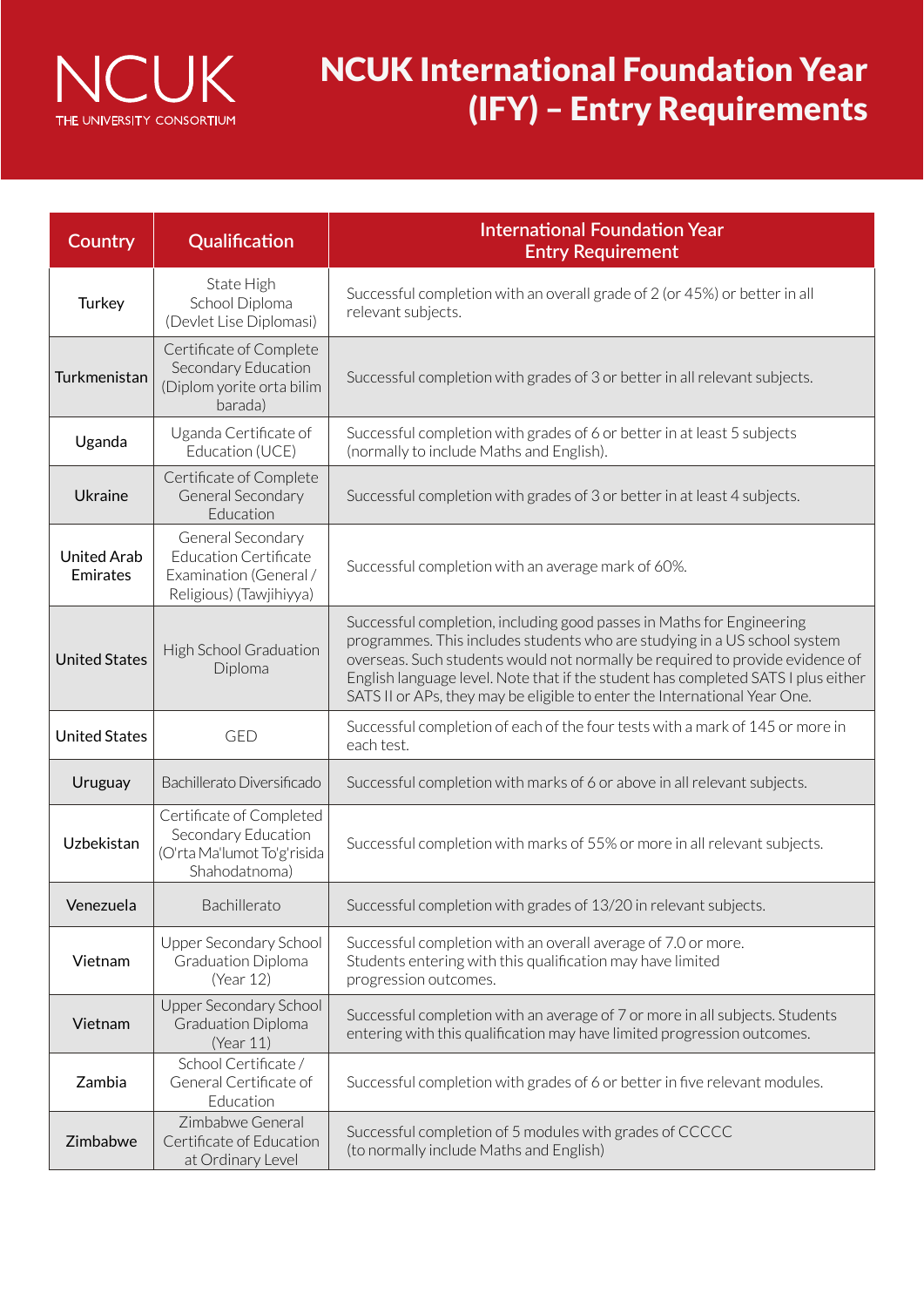

### **English Language Requirements**

Below are the English Language entry requirements for NCUK Programmes. NCUK accepts a variety of qualifications for progression onto its programmes and you can use these tables to determine if your qualifications match NCUK's requirements. The minimum accepted English Language grades for our programmes are displayed in the table. Note that we do not stipulate minimum component requirements for those qualifications which are broken down into reading, writing, speaking and listening (IELTS, TOEFL etc.).

| <b>NCUK EAP</b>    |              | <b>NCUK Entry</b>                                                                             |                 | <b>IELTS</b> | <b>TOEFL</b> | <b>PTE</b>      | <b>CEFR</b>    |
|--------------------|--------------|-----------------------------------------------------------------------------------------------|-----------------|--------------|--------------|-----------------|----------------|
| <b>Percentages</b> | <b>Grade</b> | <b>Requirements</b>                                                                           | <b>Password</b> |              | <b>iBT</b>   | <b>Academic</b> |                |
|                    |              |                                                                                               |                 | 9.0          | $118 - 120$  | $86+$           | C2             |
|                    |              |                                                                                               |                 | 8.5          | $115 - 117$  | 83-85           | C <sub>2</sub> |
|                    |              |                                                                                               |                 | 8.0          | $110-114$    | 79-82           | CI             |
| $80%+$             | $A^*$        |                                                                                               | Password Plus   | 7.5          | $102 - 109$  | 73-78           | C1             |
| 70-79%             | A            |                                                                                               | 7.0             | 7.0          | $94 - 101$   | 65-72           | C1             |
| 60-69%             | B            |                                                                                               | 6.5             | 6.5          | 79-93        | 58-64           | B <sub>2</sub> |
| 50-59%             | $\subset$    |                                                                                               | 6.0             | 6.0          | 60-78        | 50-57           | B <sub>2</sub> |
| 40-49%             | D            | NCUK International Year One<br>Pre Masters Programme Route B Pre<br>Masters Programme Route C | 5.5             | 5.5          | 46-59        | $42 - 49$       | <b>B2</b>      |
| 35-39%             | E            | NCUK International Foundation Year<br>Pre Masters Programme Route A                           | 5.0             | 5.0          | 34-45        | $36 - 41$       | B <sub>1</sub> |
| $35%$              | $\cup$       |                                                                                               | 4.5             | 4.5          | 32-34        | $30 - 35$       | B <sub>1</sub> |

|                                                | <b>Minimum Scores</b> |              |                  |                     |                                 |
|------------------------------------------------|-----------------------|--------------|------------------|---------------------|---------------------------------|
| Qualification                                  | <b>Password</b>       | <b>IELTS</b> | <b>TOEFL IBT</b> | <b>PTE Academic</b> | <b>NCUK EAP</b>                 |
| International Foundation Year                  | 5.0                   | 5.0          | 35               | 36                  | E (no skill less than a E)      |
| <b>International Year One</b>                  | 5.5                   | 5.5          | 46               | 42                  | $D$ (no skill less than a $D$ ) |
| <b>Pre Masters Programme</b><br><b>Route A</b> | 5.0                   | 5.0          | 35               | 36                  | E (no skill less than a E)      |
| <b>Pre Masters Programme</b><br><b>Route B</b> | 5.5                   | 5.5          | 46               | 42                  | $D$ (no skill less than a $D$ ) |
| <b>Pre Masters Programme</b><br>Route C        | 5.5                   | 5.5          | 46               | 42                  | $D$ (no skill less than a $D$ ) |